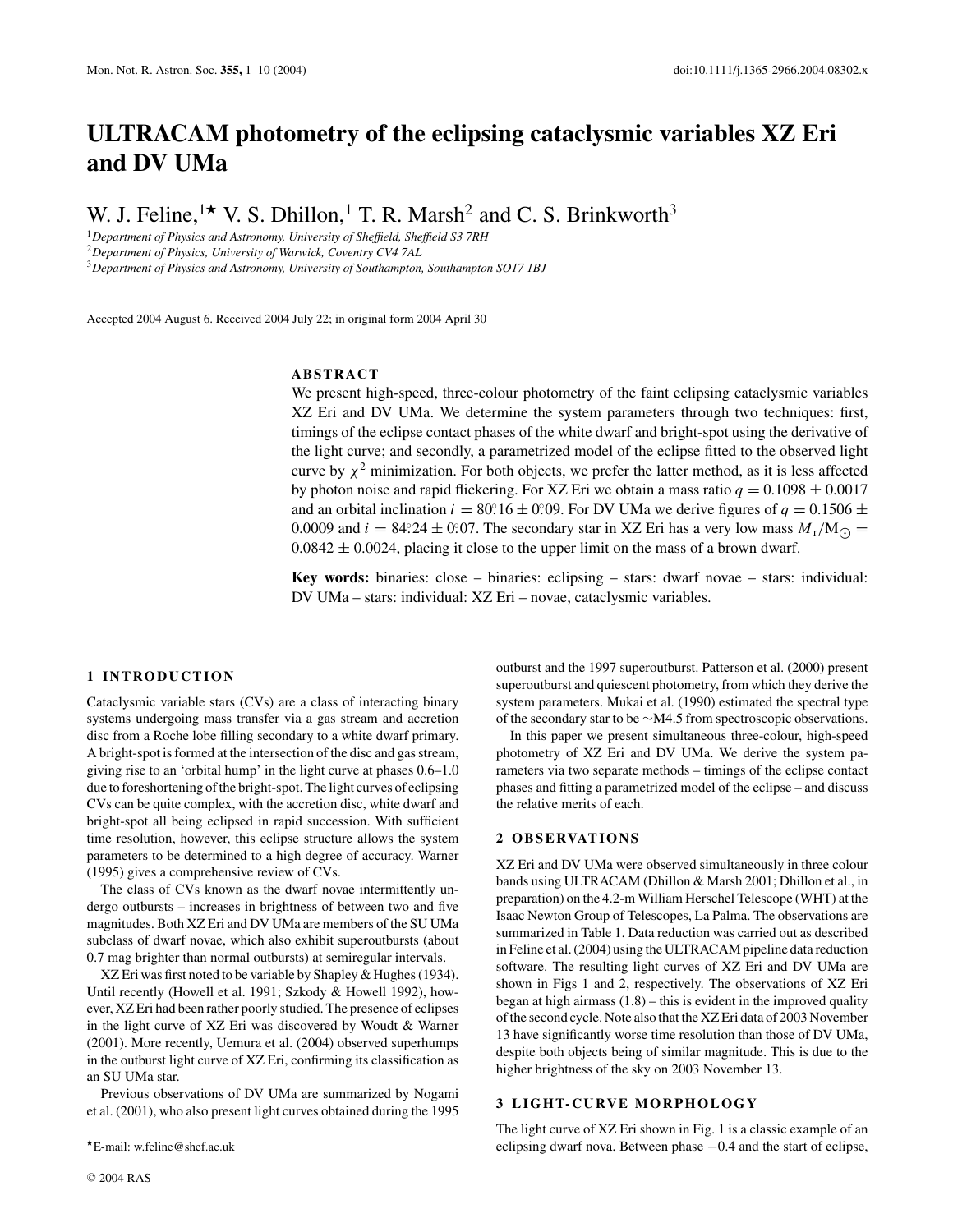**Table 1.** Journal of observations. Observing conditions were clear except for 2003 May 20, when thin cirrus was present. The dead-time between exposures was 0.025 s for all the DV UMa observations, and 0.024 s for the XZ Eri observations.

| Date        | Cycle     | Target | Filters    | Exposure time $(s)$ | Data points | Eclipses | Seeing (arcsec) | Airmass     |
|-------------|-----------|--------|------------|---------------------|-------------|----------|-----------------|-------------|
| 2003 May 20 | 69023     | DV UMa | u', g', i' | 5.921               | 339         |          | $1.3 - 2.0$     | $1.5 - 1.8$ |
| 2003 May 22 | 69046     | DV UMa | u', g', i' | 4.921               | 345         |          | 1.2             | $1.4 - 1.5$ |
| 2003 May 23 | 69058     | DV UMa | u', g', i' | 4.921               | 60          | $^{(1)}$ | 1.0             | $1.6 - 1.9$ |
| 2003 May 23 | 69058     | DV UMa | u', g', i' | 3.921               | 540         |          |                 |             |
| 2003 Nov 13 | 4733/4734 | XZ Eri | u', g', r' | 6.997               | 1225        |          | $1.0 - 2.0$     | $1.4 - 1.8$ |



Figure 1. The light curve of XZ Eri. The data are contiguous. The *r'* data are offset vertically upwards and the *u'* data are offset vertically downwards.

the orbital hump is clearly visible, with a brightening in *g* flux of 0.025 mJy (0.5 mag). The light curve clearly shows separate eclipses of the white dwarf and bright-spot in all three colour bands.

During our observations, XZ Eri had  $g' \sim 19.5$ , falling to  $g' \sim$ 21.5 in mid-eclipse. Comparing this to the previous (quiescent) observations of Woudt & Warner (2001), who observed the system at *V* ∼ 19.2, confirms that XZ Eri was in quiescence at the time of our observations.

The light curve of DV UMa is presented in Fig. 2. Although the phase coverage is less complete than for XZ Eri, the eclipse morphology is again typical of eclipsing short-period dwarf novae. The white dwarf and bright-spot ingress and egress are both clear and distinct. The orbital hump in DV UMa is much less pronounced than in XZ Eri.



Figure 2. The light curve of DV UMa. The *i'* data are offset vertically upwards and the *u'* data are offset vertically downwards.

Howell et al. (1988) quoted *V* ∼ 19.2 in quiescence for DV UMa. This compares to  $g' \sim 19$  at the time of our observations, which fell to  $g' \sim 22$  during eclipse. DV UMa was therefore in quiescence over the course of our observations.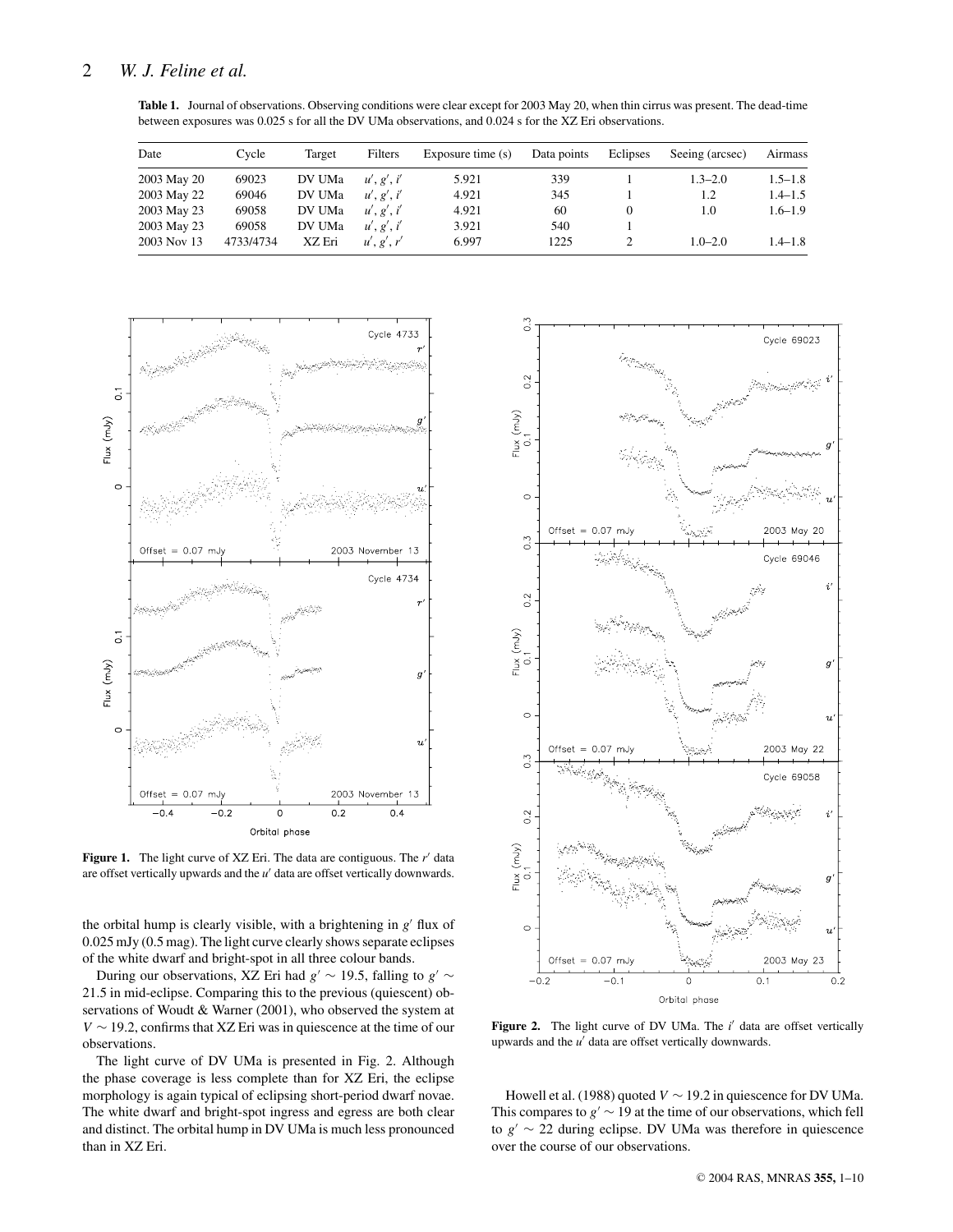#### **4 ORBITAL EPHEMERIDES**

The times of white dwarf mid-ingress  $T_{\text{wi}}$  and mid-egress  $T_{\text{we}}$  were determined by locating the times when the minimum and maximum values, respectively, of the light-curve derivative occurred (Wood, Irwin & Pringle 1985). The times of mid-eclipse  $T_{mid}$  given in Table 2 were determined by assuming the white dwarf eclipse to be symmetric around phase zero and taking  $T_{\text{mid}} = (T_{\text{we}} + T_{\text{wi}})/2$ .

To determine the orbital ephemeris of XZ Eri we used the one mid-eclipse time of Woudt  $&$  Warner (2001), the 25 eclipse timings of Uemura et al. (2004) and the six times of mid-eclipse given in Table 2. We used errors of  $5 \times 10^{-4}$  d for the Woudt & Warner (2001) data,  $1 \times 10^{-4}$  d for the Uemura et al. (2004) timings and  $4 \times 10^{-5}$  d for the ULTRACAM data. A linear least-squares fit to these times gives:

$$
HJD = 245\,2668.040\,99 + 0.061\,159\,491\,E.
$$

$$
2 \pm 5
$$

The orbital ephemeris of DV UMa was determined in a similar way using the 18 mid-eclipse timings of Nogami et al. (2001), the 12 timings of Howell et al. (1988), the 12 timings of Patterson et al. (2000) and the nine times of mid-eclipse given in Table 2, with errors of 5×10<sup>−</sup><sup>4</sup> d assigned to the data of Nogami et al.(2001) and Howell et al. (1988),  $1 \times 10^{-4}$  d to the data of Patterson et al. (2000) and  $4 \times 10^{-5}$  d to the ULTRACAM data. A linear least-squares fit to

**Table 2.** Mid-eclipse timings  $(HJD + 2452000)$ .

| XZ Eri cycle | u                | g          |            |
|--------------|------------------|------------|------------|
|              |                  |            |            |
| 4733         | 957.508910       | 957.508789 | 957.508870 |
| 4734         | 957.570081       | 957.570000 | 957.570000 |
| DV UMa cycle | $\boldsymbol{u}$ | g          |            |
| 69023        | 780.469225       | 780.469225 | 780.469225 |
| 69046        | 782.443801       | 782.443829 | 782.443801 |
| 69058        | 783.474062       | 783.474040 | 783.474040 |

these times gives:

HJD = 244 6854.661 57 + 0.085 852 6521 *E*.  $9 \pm 14$ 

These ephemerides were used to phase all of our data.

### **5 LIGHT-CURVE DECOMPOSITION**

#### **5.1 The derivative method**

This method of determining the system parameters of an eclipsing dwarf nova was originally developed by Wood et al. (1986). It relies upon the fact that there is a unique relationship between the mass ratio  $q = M_r/M_w$  and orbital inclination *i* for a given eclipse phase width  $\Delta \phi$  (Bailey 1979).

The eclipse contact phases given in Tables 3 and 4 were determined using the derivative of the light curve, as described by Feline et al. (2004, and references therein). The mid-points of ingress and egress are denoted by  $\phi_i$  and  $\phi_e$ , respectively. The eclipse contact phases corresponding to the start and end of the ingress are denoted by  $\phi_1$  and  $\phi_2$ , and the start and end of the egress by  $\phi_3$  and  $\phi_4$ . In the discussion that follows, we use the suffixes 'w' and 'b' to denote white dwarf and bright-spot contact phases, respectively (e.g.  $\phi_{wi}$  means the mid-point of the white dwarf ingress). The eclipse phase full width at half-depth is  $\Delta \phi = \phi_{we} - \phi_{wi}$ . In the following analysis we have combined the timings of all three colour bands for each target in order to increase the accuracy of our results.

The mass ratio – and hence the inclination – may be determined by comparing the bright-spot light centres corresponding to themeasured eclipse contact phases  $\phi_{bi}$  and  $\phi_{be}$  with the theoretical stream trajectories for different mass ratios. As illustrated in Fig. 3, the assumption that the gas stream (originating from the inner Lagrangian point  $L_1$ ) passes directly through the light centre of the bright-spot at the edge of the disc allows the determination of the mass ratio, orbital inclination and relative outer disc radius  $R_d/a$  (where *a* is the orbital separation).

For the mean eclipse phase width of  $\Delta \phi = 0.035$  889, the eclipse timings of XZ Eri (Tables 3 and 4) yield the mass ratio, inclination and relative disc radius given later in Table 7. The results for

Table 3. White dwarf contact phases and out-of-eclipse white dwarf fluxes. We estimate that the errors on the fluxes are  $\pm 0.001$  mJy.

| Cycle  | Band         | $\phi_{w1}$ | $\phi_{\rm w2}$ | $\phi_{\rm w3}$ | $\phi_{\rm w4}$ | $\phi_{\rm wi}$ | $\phi_{\rm we}$ | $Flux$ (mJy) |
|--------|--------------|-------------|-----------------|-----------------|-----------------|-----------------|-----------------|--------------|
| XZ Eri |              |             |                 |                 |                 |                 |                 |              |
| 4733   | u'           | $-0.020996$ | $-0.015625$     | 0.016 113       | 0.022461        | $-0.018555$     | 0.018 555       | 0.0434       |
|        | $g^{\prime}$ | $-0.022461$ | $-0.011719$     | 0.012 207       | 0.020 020       | $-0.018555$     | 0.017578        | 0.0466       |
|        | r'           | $-0.022461$ | $-0.013184$     | 0.013 184       | 0.020 020       | $-0.019531$     | 0.016 113       | 0.0441       |
| 4734   | u'           | $-0.018066$ | $-0.014160$     | 0.010742        | 0.020020        | $-0.017090$     | 0.017.578       | 0.0341       |
|        | g'           | $-0.022461$ | $-0.013184$     | 0.013672        | 0.021 484       | $-0.019531$     | 0.017578        | 0.0531       |
|        | r'           | $-0.022461$ | $-0.013184$     | 0.015 137       | 0.020 020       | $-0.017090$     | 0.017578        | 0.0375       |
| DV UMa |              |             |                 |                 |                 |                 |                 |              |
| 69023  | u'           | $-0.033850$ | $-0.030644$     | 0.030 276       | 0.033 482       | $-0.031445$     | 0.032 680       | 0.0465       |
|        | g'           | $-0.033850$ | $-0.030644$     | 0.030 276       | 0.033 482       | $-0.031445$     | 0.032 680       | 0.0373       |
|        | i'           | $-0.033048$ | $-0.029842$     | 0.030 276       | 0.033 482       | $-0.030644$     | 0.031879        | 0.0245       |
| 69046  | u'           | $-0.032798$ | $-0.030132$     | 0.031210        | 0.033 210       | $-0.031465$     | 0.031877        | 0.0451       |
|        | $g^{\prime}$ | $-0.033467$ | $-0.030132$     | 0.031210        | 0.033879        | $-0.032132$     | 0.032.543       | 0.0435       |
|        | i'           | $-0.032798$ | $-0.030132$     | 0.030 544       | 0.033 210       | $-0.030799$     | 0.031877        | 0.0239       |
| 69058  | u'           | $-0.032691$ | $-0.030564$     | 0.030612        | 0.032 206       | $-0.030564$     | 0.032 206       | 0.0356       |
|        | g'           | $-0.033224$ | $-0.030564$     | 0.030612        | 0.032739        | $-0.031097$     | 0.032 206       | 0.0318       |
|        | i'           | $-0.033755$ | $-0.030564$     | 0.031 142       | 0.033 270       | $-0.032161$     | 0.032739        | 0.0312       |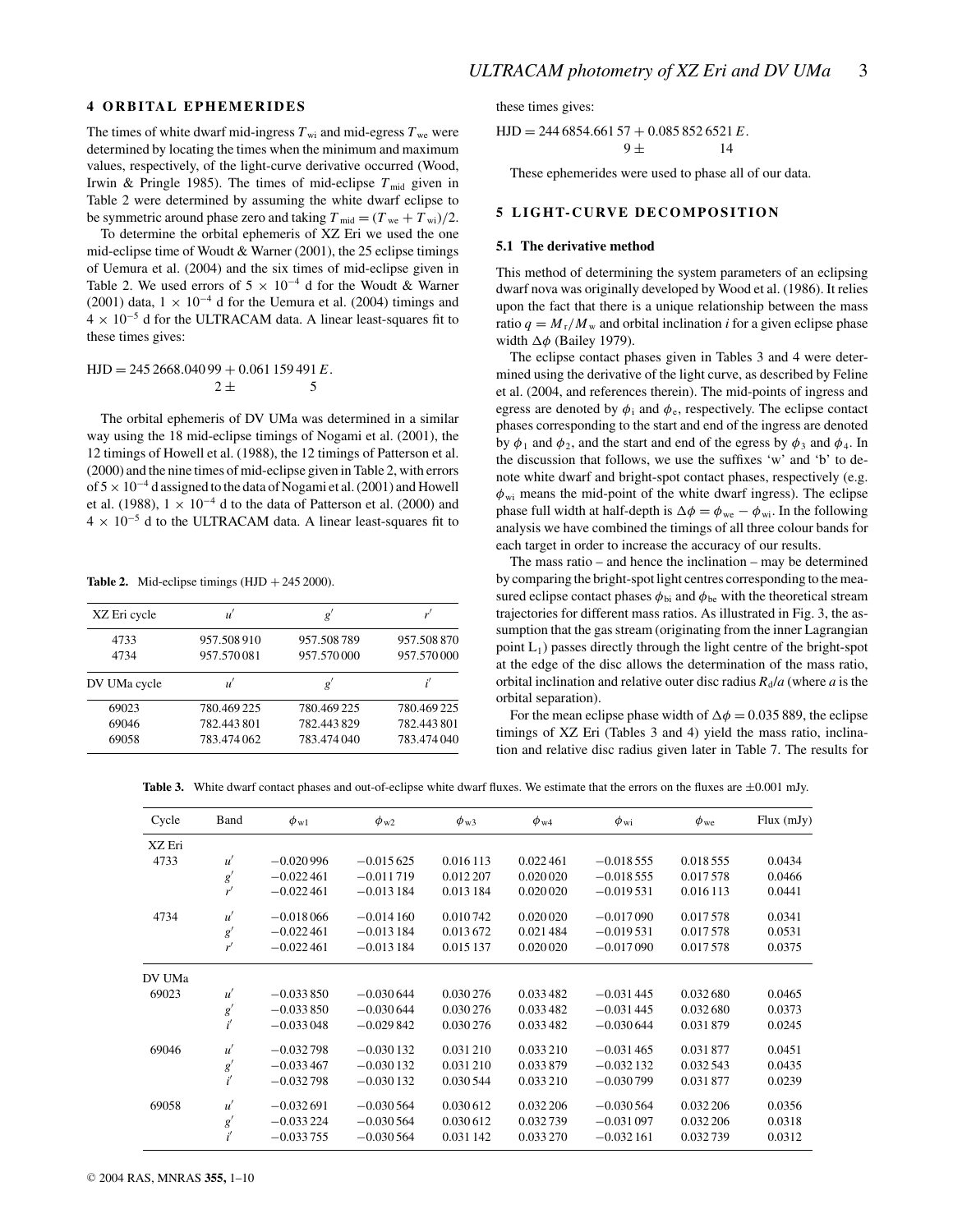|  | Table 4. Bright-spot contact phases. |  |
|--|--------------------------------------|--|
|--|--------------------------------------|--|

| Cycle  | Band         | $\phi_{b1}$ | $\phi_{b2}$ | $\phi_{b3}$ | $\phi_{b4}$ | $\phi_{\rm bi}$ | $\phi_{be}$ |
|--------|--------------|-------------|-------------|-------------|-------------|-----------------|-------------|
| XZ Eri |              |             |             |             |             |                 |             |
| 4733   | u'           | $-0.000977$ | 0.006836    | 0.064941    | 0.067871    | 0.002930        | 0.066406    |
|        | g'           | 0.000000    | 0.006836    | 0.069336    | 0.074 219   | 0.003906        | 0.073 242   |
|        | r'           | $-0.000977$ | 0.006836    | 0.069336    | 0.073 242   | 0.001465        | 0.070313    |
| 4734   | u'           | $-0.000977$ | 0.006836    | 0.063965    | 0.081 055   | 0.002930        | 0.070 801   |
|        | g'           | $-0.000977$ | 0.006836    | 0.065430    | 0.070 801   | 0.001465        | 0.067871    |
|        | r'           | 0.000488    | 0.005859    | 0.065430    | 0.069336    | 0.002930        | 0.067871    |
| DV UMa |              |             |             |             |             |                 |             |
| 69023  | u'           | $-0.018620$ | $-0.009803$ | 0.079 171   | 0.083 179   | $-0.013811$     | 0.082378    |
|        | $g^{\prime}$ | $-0.016215$ | $-0.011406$ | 0.079 171   | 0.083 179   | $-0.013811$     | 0.080775    |
|        | i'           | $-0.017017$ | $-0.009001$ | 0.078370    | 0.085 584   | $-0.013009$     | 0.079 973   |
| 69046  | u'           | $-0.016797$ | $-0.012129$ | 0.079884    | 0.085885    | $-0.014131$     | 0.080 553   |
|        | g'           | $-0.018130$ | $-0.010129$ | 0.079884    | 0.084 552   | $-0.014131$     | 0.081886    |
|        | $i^\prime$   | $-0.022131$ | $-0.006127$ | 0.081220    | 0.083219    | $-0.014797$     | 0.081886    |
| 69058  | u'           | $-0.015671$ | $-0.009819$ | 0.079019    | 0.080 613   | $-0.014074$     | 0.079 550   |
|        | g'           | $-0.015671$ | $-0.010883$ | 0.079019    | 0.081 680   | $-0.013541$     | 0.079 550   |
|        | i'           | $-0.014604$ | $-0.010883$ | 0.077955    | 0.083 274   | $-0.013010$     | 0.078 486   |

DV UMa for the mean eclipse phase width of  $\Delta \phi = 0.063\,604$  are also given in Table 7. The errors on these parameters are determined by the rms variations in the measured contact phases. We use the bright-spot eclipse timings to determine upper limits on the angular size and the radial and vertical extents of the bright-spots, defining  $\Delta\theta$ ,  $\Delta R_d$ ,  $\Delta Z$  and  $\Delta Z_2$  as in Feline et al. (2004). The mean position and extent of the bright-spots thus derived are given in Table 5.

Using the mass ratio and orbital inclination given in Table 7 and the eclipse constraints on the radius of the white dwarf (Table 3), we find that the white dwarf in XZ Eri has a radius of  $R_w/a =$  $0.012 \pm 0.002$ . For DV UMa we obtain  $R_w/a = 0.0075 \pm 0.0020$ . We will continue under the assumption that the eclipsed central object is a bare white dwarf. This assumption and its consequences are discussed in more detail in Feline et al. (2004).

The fluxes given in Table 3 were fitted to the hydrogen-rich,  $log\ g = 8$  white dwarf model atmospheres of Bergeron, Wesemael & Beauchamp (1995). The colour indices quoted therein were converted to the SDSS system using the observed transformations of Smith et al. (2002). The white dwarf temperatures  $T_w$  thus calculated are given in Table 7.

To determine the remaining system parameters of XZ Eri and DV UMa, we have used the Nauenberg mass–radius relation for a cold, non-rotating white dwarf (Nauenberg 1972; Cook & Warner 1984), which gives an analytical approximation to the Hamada– Salpeter mass–radius relation (Hamada & Salpeter 1961). This relation, together with Kepler's third law and the relative white dwarf radius, allows the analytical determination of the absolute system parameters, given in Table 7. The secondary radius  $R_r$  has been calculated by approximating it to the volume radius of the Roche lobe (Eggleton 1983), which is accurate to better than 1 per cent. Because the Nauenberg mass-radius relation assumes a cold white dwarf, we have attempted to correct this to a temperature of  $T_w \sim 15000 \text{ K}$  for XZ Eri and to  $T_w \sim 20000$  K for DV UMa, the approximate temperatures given by the model atmosphere fit. The radius of the white dwarf at 10 000 K is about 5 per cent larger than for a cold (0 K) white dwarf (Koester & Schönberner 1986). To correct from 10 000 K to the appropriate temperature, the white dwarf cooling curves of Wood (1995) for  $M_{\rm w}/\rm M_{\odot} = 1.0$ , the approximate masses given by

the Nauenberg relation, were used. This gave total radial corrections of 6.0 and 7.0 per cent for XZ Eri and DV UMa, respectively.

#### **5.2 A parametrized model of the eclipse**

Another way of determining the system parameters is to use a physical model of the binary system to calculate eclipse light curves for each of the various components. We used the technique developed by Horne et al. (1994) and described in detail therein. This model assumes that the eclipse is caused by the secondary star, which completely fills its Roche lobe. A few changes were necessary in order to make the model of Horne et al. (1994) suitable for our data. The most important of these was the fitting of the secondary flux, prompted by the detection of a significant amount of flux from the secondary in the *i'* band of DV UMa. The secondary flux is very small in all the other bands. Fitting of ellipsoidal variations made no significant improvement to the overall fit, so we have assumed the flux from the secondary star to be constant. For both XZ Eri and DV UMa we fitted this model to all the cycles, which were phase-folded and binned by two data points. Examination of the light curves shown in Figs 1 and 2 shows that cycle-to-cycle variations for both targets were minimal.

The 10 parameters that control the shape of the light curve are as follows.

- (i) The mass ratio, *q*.
- (ii) The eclipse phase full width at half-depth,  $\Delta \phi$ .
- (iii) The outer disc radius,  $R_d/a$ .
- (iv) The white dwarf limb darkening coefficient,  $U_w$ .
- (v) The white dwarf radius,  $R_w/a$ .

(vi) The bright-spot scale, *S*/*a*. The bright-spot is modelled as a linear strip passing through the intersection of the gas stream and disc. The intensity distribution along this strip is given by  $(X/S)^2 e^{-X/S}$ , where *X* is the distance along the strip.

(vii) The bright-spot tilt angle,  $\theta_B$ , measured relative to the line joining the white dwarf and the secondary star. This allows adjustment of the phase of the orbital hump.

(viii) The fraction of bright-spot light that is isotropic, *f* iso.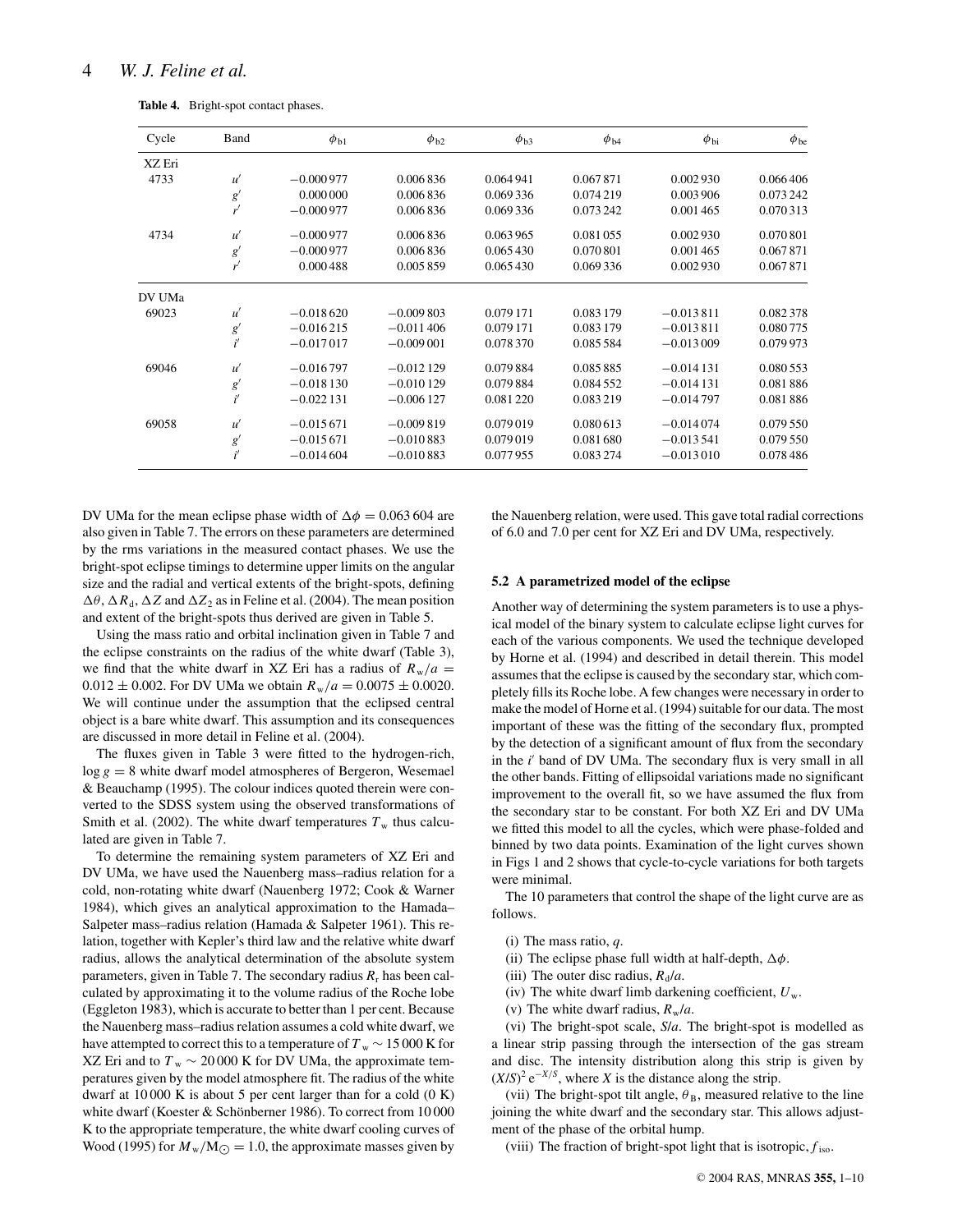

**Figure 3.** Top row: Trajectory of the gas stream from the secondary star for (left) XZ Eri ( $q = 0.117$ ,  $i = 80^\circ 3$ ,  $R_d/a = 0.300$  and  $R_{\text{circ}}/a = 0.217$ ) and (right) for DV UMa ( $q = 0.148$ ,  $i = 84^\circ 4$ ,  $R_d/a = 0.322$  and  $R_{\text{circ}}/a = 0.196$ ). The Roche lobe of the primary, the position of the inner Lagrangian point L<sub>1</sub> and the disc of radius  $R_d$  are all plotted. The positions of the white dwarf and bright-spot light centres corresponding to the observed ingress and egress phases are also plotted. The circularization radius  $R_{\text{circ}}$  (Verbunt & Rappaport 1988, equation 13) is shown as a dashed circle, and the tidal radius (Paczyński 1977) as a dot-dashed circle. Bottom row: White dwarf deconvolution of (left) the *g*' band light curve of XZ Eri on 2003 November 13 (cycle 4733) and (right) the *g*' band light curve of DV UMa on 2003 May 23. Top to bottom: The data after smoothing by a median filter; the derivative after smoothing by a box-car filter and subtraction of a spline fit to this, multiplied by a factor of 1.5 for clarity; the reconstructed white dwarf light curve, shifted downwards by 0.075 mJy; the original light curve minus the white dwarf light curve after smoothing by a median filter, shifted downwards by 0.11 mJy. The vertical lines show the contact phases of the white dwarf and bright-spot eclipses, the dotted lines corresponding to  $\phi_{w1}, \ldots, \phi_{w4}, \phi_{b1}, \ldots, \phi_{b4}$  and the solid lines (labelled) to  $\phi_{w1}, \phi_{w2}$ and  $\phi_{bi}$ ,  $\phi_{be}$ . The bright-spot ingress and egress are plainly visible in the light curves of both objects, quickly following the white dwarf ingress and egress, respectively.

**Table 5.** Mean position and extent of the bright-spot as defined in Feline et al. (2004).

|                      | XZ Eri | DV UMa        |
|----------------------|--------|---------------|
| $\Delta R_{\rm d}/a$ | 0.0378 | 0.0258        |
| $\Delta\theta$       | 8.73   | $7^\circ 57$  |
| $\Delta Z/a$         | 0.0174 | 0.0399        |
| $\Delta Z_2/a$       | 0.0161 | 0.0217        |
| $R_{\rm d}/a$        | 0.300  | 0.322         |
| $\theta$             | 34.53  | $27^\circ 47$ |

 $(ix)$  The disc exponent,  $b$ , describing the power law of the radial intensity distribution of the disc.

# (x) A phase offset,  $\phi_0$ .

The AMOEBA algorithm (downhill simplex; Press et al. 1986) was used to adjust selected parameters to find the best fit. A linear regression was then used to scale the four light curves (for the white dwarf, bright-spot, accretion disc and secondary) to fit the observed light curves in each passband. The data were not good enough to determine the limb-darkening coefficient  $U_w$  accurately, so this was held at a typical value of 0.5 for each fit. The disc parameter for DV UMa was held fixed at  $b = 1.0$  as it was too faint to be well constrained.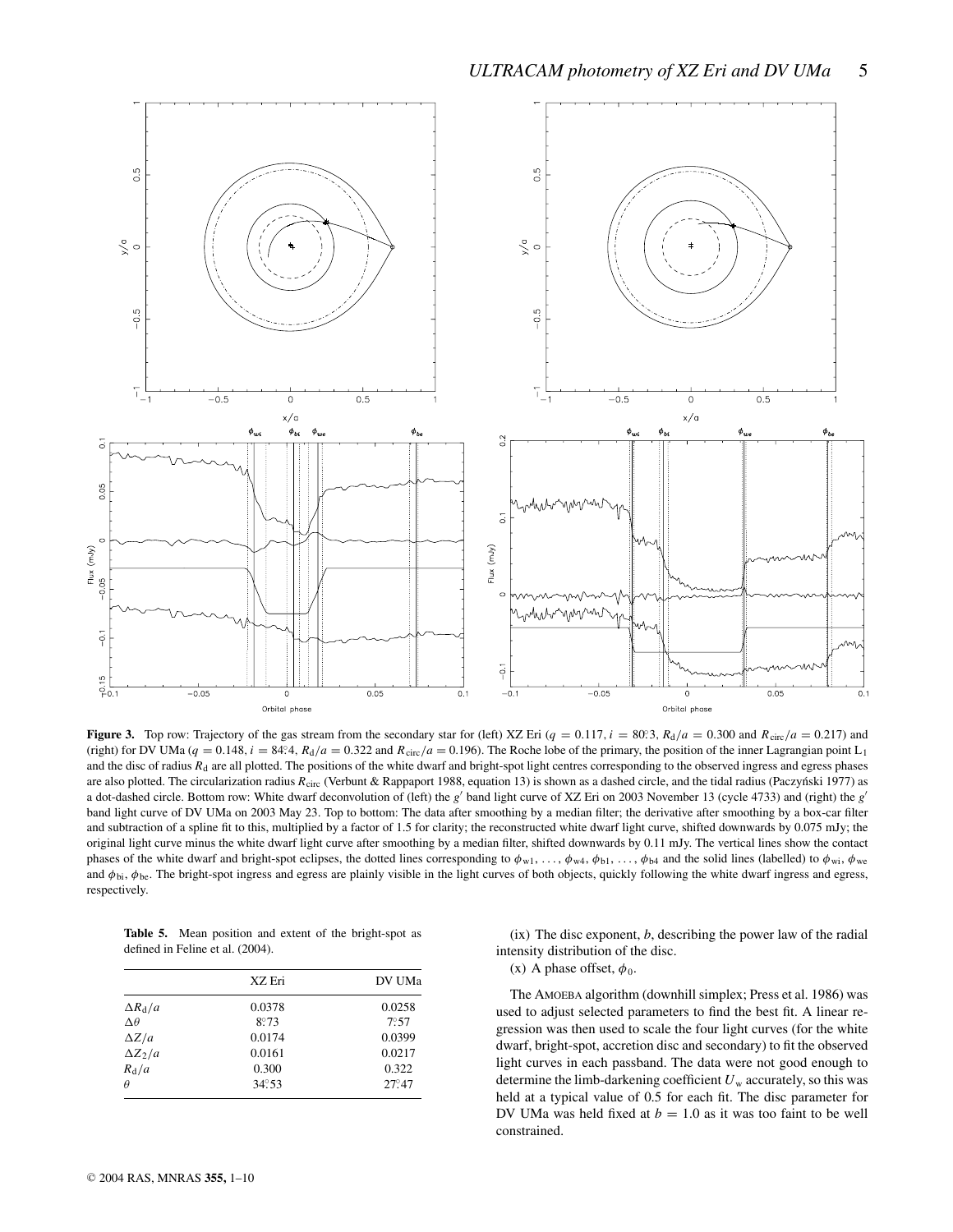# 6 *W. J. Feline et al.*

**Table 6.** Parameters fitted using a modified version of the model of Horne et al. (1994). The fluxes of each component are also shown. XZ Eri has been fitted by phase-folding the two eclipses and binning by two data points. DV UMa has been fitted by phase-folding all three eclipses and binning by two data points. Note that the orbital inclination *i* is not a fitting parameter but is calculated using *q* and  $\Delta \phi$ .

| Parameter                                   |                                            | XZ Eri                                            |                                                                |                                                             | DV UMa                                             |                                                  |
|---------------------------------------------|--------------------------------------------|---------------------------------------------------|----------------------------------------------------------------|-------------------------------------------------------------|----------------------------------------------------|--------------------------------------------------|
|                                             | u'                                         | g'                                                | r'                                                             | u'                                                          | $g^{\prime}$                                       | i'                                               |
| Inclination i                               | $80^{\circ}\,4 \pm 0^{\circ}\,8$           | $80^{\circ}1 \pm 0^{\circ}1$                      | $80^{\circ}\!\!\!\!\!\!\!\!\!\!4\pm0^{\circ}\!\!\!\!\!\!\!2$   | $83^{\circ}\!\!\!\!\!\!\!\times8640^{\circ}\!\!\!\!\times2$ | $84^\circ$ 3 $\pm$ 0 $^{\circ}$ 1                  | $84^\circ 3 \pm 0^\circ 1$                       |
| Mass ratio $q$                              | $0.11 \pm 0.02$                            | $0.116 \pm 0.003$                                 | $0.107 \pm 0.002$                                              | $0.159 \pm 0.003$                                           | $0.1488 \pm 0.0011$                                | $0.153 \pm 0.002$                                |
| Eclipse phase<br>width $\Delta \phi$        | 0.0342<br>$\pm 0.0007$                     | 0.03362<br>$\pm 0.00021$                          | 0.0333<br>$\pm 0.0003$                                         | 0.06346<br>± 0.00017                                        | 0.06352<br>$\pm 0.00007$                           | 0.06307<br>$\pm 0.00015$                         |
| Outer disc<br>radius $R_d/a$                | 0.307<br>$\pm 0.011$                       | 0.295<br>$\pm 0.003$                              | 0.316<br>$\pm 0.005$                                           | 0.317<br>$\pm 0.004$                                        | 0.32278<br>$\pm 0.00016$                           | 0.31272<br>$\pm 0.00017$                         |
| White dwarf limb<br>darkening $U_{\rm w}$   | 0.5                                        | 0.5                                               | 0.5                                                            | 0.5                                                         | 0.5                                                | 0.5                                              |
| White dwarf<br>radius $R_w/a$               | 0.019<br>$\pm 0.002$                       | 0.0175<br>$\pm 0.0006$                            | 0.0195<br>$\pm 0.0010$                                         | 0.0091<br>$\pm 0.0016$                                      | 0.0092<br>$\pm 0.0004$                             | 0.0082<br>$\pm 0.0014$                           |
| Bright-spot<br>scale $S/a$                  | 0.014<br>$\pm 0.010$                       | 0.013<br>$\pm 0.002$                              | 0.0147<br>$\pm 0.0008$                                         | 0.0150<br>$\pm 0.0010$                                      | 0.0211<br>$\pm 0.0002$                             | 0.049<br>$\pm 0.003$                             |
| Bright-spot<br>orientation $\theta_B$       | $134^\circ \cdot 1 \pm 1^\circ \cdot 0$    | $141^\circ 9 \pm 0.3$                             | $141^\circ\!\!\!\!\!\!\!\cdot\ 4\pm 0^\circ\!\!\!\!\!\cdot\ 3$ | $142^\circ \cdot 0 \pm 0^\circ \cdot 8$                     | $137.75 \pm 0.09$                                  | $169^{\circ}4 \pm 0^{\circ}6$                    |
| Isotropic flux<br>fraction $f_{\text{iso}}$ | $0.14 \pm 0.03$                            | $0.140 \pm 0.008$                                 | $0.2294 \pm 0.0015$                                            | $0.157 \pm 0.009$                                           | $0.1989 \pm 0.0019$                                | $0.262 \pm 0.004$                                |
| Disc exponent $b$                           | 0.74965                                    | $0.4 \pm 2.1$                                     | $0.3 \pm 0.3$                                                  | 1                                                           | $\mathbf{1}$                                       | 1                                                |
| Phase offset $\phi_0$                       | $16 \times 10^{-4}$<br>$+3 \times 10^{-4}$ | $16.3 \times 10^{-4}$<br>$\pm 0.8 \times 10^{-4}$ | $17.0 \times 10^{-4}$<br>$\pm 1.2 \times 10^{-4}$              | $2.5 \times 10^{-4}$<br>$\pm 0.9 \times 10^{-4}$            | $5.48 \times 10^{-4}$<br>$\pm 0.10 \times 10^{-4}$ | $1.7 \times 10^{-4}$<br>$\pm 0.7 \times 10^{-4}$ |
| $\chi^2$ of fit<br>Number of                | 656                                        | 897                                               | 1554                                                           | 1059                                                        | 6873                                               | 4332                                             |
| data points $\nu$                           | 611                                        | 611                                               | 611                                                            | 636                                                         | 636                                                | 636                                              |
| $Flux$ (mJy)                                |                                            |                                                   |                                                                |                                                             |                                                    |                                                  |
| White dwarf                                 | 0.0453<br>$\pm 0.0011$                     | 0.0510<br>$\pm 0.0004$                            | 0.0443<br>$\pm 0.0004$                                         | 0.0496<br>$\pm 0.0008$                                      | 0.0415<br>$\pm 0.0002$                             | 0.0269<br>$\pm 0.0004$                           |
| Accretion disc                              | 0.001<br>$\pm 0.003$                       | 0.0033<br>$\pm 0.0009$                            | 0.0000<br>$\pm 0.0010$                                         | 0.0131<br>$\pm 0.0015$                                      | 0.0069<br>±0.0004                                  | 0.0065<br>$\pm 0.0007$                           |
| Secondary                                   | 0.0020<br>$\pm 0.0019$                     | 0.0029<br>$\pm 0.0006$                            | 0.0064<br>$\pm 0.0007$                                         | 0.0027<br>$\pm 0.0007$                                      | 0.00531<br>$\pm 0.00018$                           | 0.0680<br>$\pm 0.0003$                           |
| Bright-spot                                 | 0.0273<br>$\pm 0.0005$                     | 0.03545<br>$\pm 0.00018$                          | 0.0343<br>$\pm 0.0002$                                         | 0.0882<br>$\pm 0.0005$                                      | 0.0879<br>$\pm 0.00014$                            | 0.1157<br>$\pm 0.0004$                           |

In order to estimate the errors on each parameter once the best fit had been found, we perturbed one parameter from its best-fitting value by an arbitrary amount (initially 5 per cent) and reoptimized the rest of them (holding the parameter of interest, and any others originally kept constant, fixed). We then used a bisection method to determine the perturbation necessary to increase  $\chi^2$  by 1, i.e.  $\chi^2 - \chi^2_{\text{min}} = \Delta \chi^2 = 1$ . The difference between the perturbed and best-fitting values of the parameter gave the relevant  $1\sigma$  error (Lampton, Margon & Bowyer 1976). This procedure failed to find the likely error for the disc exponent *b* of the *u* band of XZ Eri, as the disc flux is small in this case and the light curve noisy, so perturbation of the parameter made virtually no difference to the  $\chi^2$  of the fit.

The results of the model fitting are given in Table 6 and shown in Fig. 4. Each colour band was fitted independently, as there were found to be significant differences between many of the optimum parameters for each band. This is to be expected for parameters such as the bright-spot scale *S*, where one would anticipate that the cooler regions are more extended than the hotter ones (as seen for DV UMa). We would of course expect the mass ratio to remain

constant in all three colour bands for each object, which it indeed does.

The results of a white dwarf model atmosphere fit (Bergeron et al. 1995) to the fluxes in each passband are given in Table 7. We have used the white dwarf cooling curves of Wood (1995) for  $M_{\mathrm{w}}/\mathrm{M}_{\odot}$  = 0.75 (interpolating between 0.7 and 0.8) and  $M_{\rm w}/M_{\odot} = 1.0$ , the approximate masses found using the Nauenberg relation for XZ Eri and DV UMa, to give radial corrections of 7.6 and 7.0 per cent, respectively. These were used to determine the absolute system parameters given in Table 7.

We note that the higher signal-to-noise ratio light curves of the *i*<sup>'</sup>, *r*<sup>'</sup> and *g*<sup>'</sup> bands have  $\chi^2/\nu \gg 1$  (see Table 6). This is because these data are dominated by flickering, not photon noise, unlike the u' data. If we had enough cycles to remove the effects of flickering completely, we would expect, for an accurate model, to achieve  $\chi^2/\nu = 1$ .

Since not all of the orbital cycle of DV UMa was observed, the parameters that are constrained by the orbital hump are rather more uncertain for DV UMa than they are for XZ Eri. This may introduce some systematic errors into the estimation of the bright-spot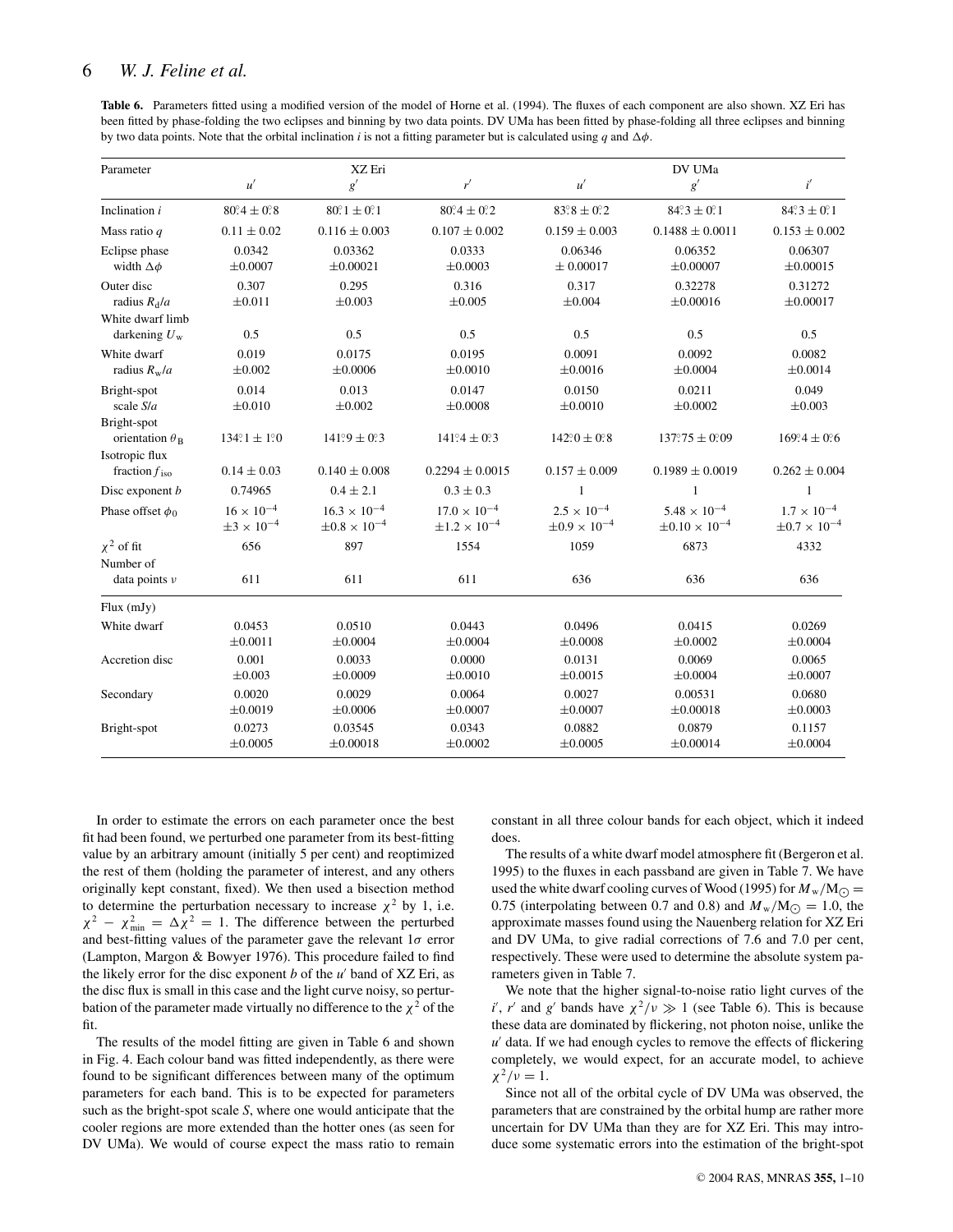

Figure 4. Left: the phase-folded *u'*, g' and r' light curves of XZ Eri, fitted separately using the model described in Section 5.2. Right: the phase-folded *u'*, g' and *i'* light curves of DV UMa. The data (black) are shown with the fit (red) overlaid and the residuals plotted below (black). Below are the separate light curves of the white dwarf (blue), bright-spot (green), accretion disc (purple) and the secondary star (orange). Note that the disc in both objects is very faint, as is the secondary (except for the *i'* band of DV UMa).

orientation  $\theta_B$  and the bright-spot flux. We suspect that the slightly unsatisfactory fit to the *i* data of DV UMa during bright-spot egress is due to additional structure superimposed on the orbital hump, causing the bright-spot orientation to be overestimated.

#### **5.3 Comparison of methods**

We have determined the system parameters of the eclipsing dwarf novae XZ Eri and DV UMa through two methods: the derivative method of Wood et al. (1986) and the parametrized model technique of Horne et al. (1994). We proceed to compare these two techniques, first noting that the system parameters determined by each (given in Table 7) are reassuringly in good agreement for the most part.

Given data with an excellent signal-to-noise ratio (S/N) and covering many phase-folded cycles, the measurement of the contact phases from the light-curve derivative is capable of producing accurate and reliable results (e.g. Wood et al. 1989). It is less dependable with only a few cycles, however, even if they are individually of high S/N. This is due to flickering having the effect of partially masking the exact location of the contact phases  $\phi_1, \ldots, \phi_4$ . This problem will affect the values for the deconvolved fluxes of each component and the constraints on the size of the white dwarf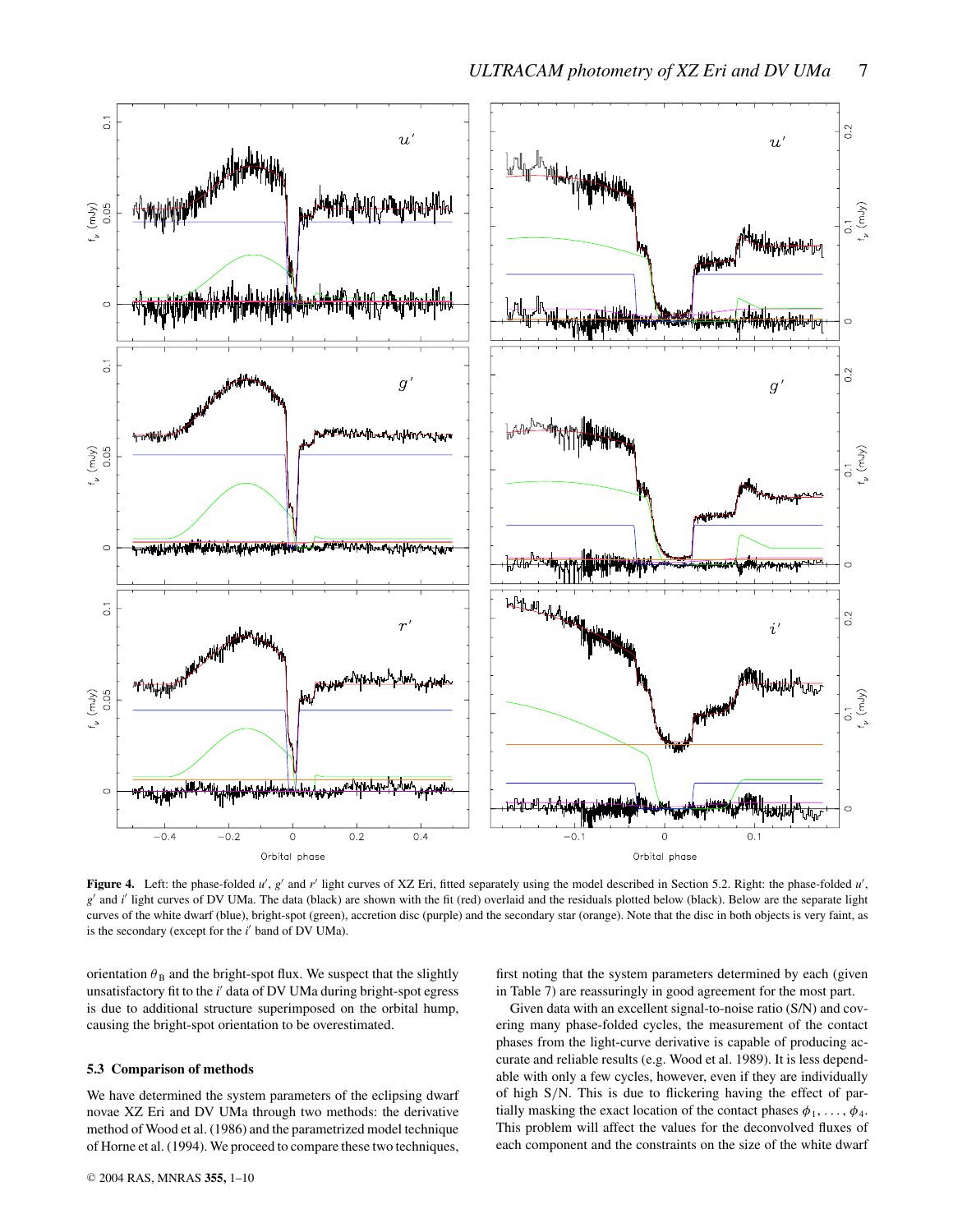# 8 *W. J. Feline et al.*

**Table 7.** System parameters of XZ Eri and DV UMa derived using the Nauenberg mass–radius relation corrected to the appropriate  $T_w$ . Here  $R_r$  is the volume radius of the secondary's Roche lobe (Eggleton 1983), and *R*min is as defined by Verbunt & Rappaport (1988, equation 13). The weighted means of the appropriate values from Table 6 are used for the model parameters. Each object has one column of parameters calculated using the derivative method, and one column derived using the parametrized model technique.

|                                                        |                                                                          | XZ Eri                         |                       | DV UMa                     |
|--------------------------------------------------------|--------------------------------------------------------------------------|--------------------------------|-----------------------|----------------------------|
| Parameter                                              | Derivative                                                               | Model                          | Derivative            | Model                      |
| Inclination i                                          | $80^\circ\!\!\!\!\!\!\!\!\!\!\!\!\!3\pm0^\circ\!\!\!\!\!\!\!\!\!\!\!\!6$ | $80^{\circ}16 \pm 0^{\circ}09$ | $84^{\circ}4 \pm 0.8$ | $84^\circ$ :24 $\pm$ 0°:07 |
| Mass ratio $q = M_r/M_w$                               | $0.117 \pm 0.015$                                                        | $0.1098 + 0.0017$              | $0.148 \pm 0.013$     | $0.1506 + 0.0009$          |
| White dwarf mass $M_{\rm w}/M_{\odot}$                 | $1.01 \pm 0.09$                                                          | $0.767 \pm 0.018$              | $1.14 \pm 0.12$       | $1.041 \pm 0.024$          |
| Secondary mass $M_r/M_{\odot}$                         | $0.119 \pm 0.019$                                                        | $0.0842 + 0.0024$              | $0.169 \pm 0.023$     | $0.157 \pm 0.004$          |
| White dwarf radius $R_{\rm w}/R_{\odot}$               | $0.0082 \pm 0.0014$                                                      | $0.0112 + 0.0003$              | $0.0067 + 0.0018$     | $0.0079 \pm 0.0004$        |
| Secondary radius $R_r/R_{\odot}$                       | $0.147 \pm 0.015$                                                        | $0.1315 \pm 0.0019$            | $0.207 \pm 0.016$     | $0.2022 \pm 0.0018$        |
| Separation $a/R_{\odot}$                               | $0.680 \pm 0.021$                                                        | $0.619 \pm 0.005$              | $0.90 \pm 0.03$       | $0.869 \pm 0.007$          |
| White dwarf radial velocity $K_{\rm w}/\rm km\,s^{-1}$ | $58 \pm 8$                                                               | $49.9 \pm 0.9$                 | $68 \pm 6$            | $66.7 \pm 0.7$             |
| Secondary radial velocity $K_r/km s^{-1}$              | $496.9 \pm 2.0$                                                          | $454.7 \pm 0.4$                | $457.5 \pm 2.6$       | $443.2 \pm 0.5$            |
| Outer disc radius $R_{d}/a$                            | $0.300 \pm 0.017$                                                        | $0.3009 \pm 0.0025$            | $0.322 \pm 0.011$     | $0.31805 \pm 0.00012$      |
| Minimum circularization radius $R_{\text{min}}/a$      | $0.217 \pm 0.013$                                                        | $0.2229 + 0.0014$              | $0.196 \pm 0.008$     | $0.1948 \pm 0.0005$        |
| White dwarf temperature $T_w/K$                        | $15000 \pm 500$                                                          | $17000 \pm 500$                | $20000 \pm 1500$      | $20000 \pm 1500$           |

and bright-spot, which are used to determine the individual component masses. The mid-points of ingress and egress, especially those of the white dwarf, are generally still well determined though, since the signal (a peak in the derivative of the light curve) is large due to the rapid ingress and egress of the eclipsed body. This makes the determination of the mass ratio and the orbital inclination relatively simple and reliable. It also means that this technique is well suited to determining the times of mid-eclipse in order to calculate the ephemeris.

We believe that the differences between the component masses and radii of XZ Eri determined by each technique (Table 7) are due to the above effect of flickering. The mass ratios quoted are consistent with each other, but the relative white dwarf radius estimated from the derivative method is somewhat smaller than that determined from the parametrized model ( $R_w/a = 0.012 \pm 0.002$ ) and  $0.0181 \pm 0.0005$ , respectively). This also affects the estimates of the component radii and masses.

For the purpose of determining the system parameters, we prefer the parametrized model technique over the derivative method. This is because the former constrains the parameters using all the points in the light curve to minimize  $\chi^2$ . This procedure has several advantages, as follows.

(i) The value of  $\chi^2$  provides a reliable estimate of the goodness of fit, which is used to optimize the parameter estimates. The measurement of the contact phases and subsequent deconvolution of the light curves in the derivative method is not unique (it is affected by the choice of box-car and median filters, for instance), and this technique lacks a comparable merit function.

(ii) Rapid flickering and photon noise during the ingress and/or egress phases are less problematic for the parametrized model as the light curves are evaluated using all the data points, not just the few during ingress and egress.

(iii) The above points indicate that the parametrized model technique requires fewer cycles to obtain accurate results. This is indeed what we found in practice, meaning that this method could be applied to each passband separately to investigate the temperature dependence of each parameter, if any.

(iv) The bright-spot egressin particular is often faint (due to foreshortening) and difficult to reconstruct using the derivative method. The parametrized model method is also likely to be easier to apply to cases where the ingress of the white dwarf and bright-spot are merged, as seen in IP Peg (Wood et al. 1986) and EX Dra (Baptista, Catalán & Costa 2000).

For these reasons, we believe that the results given by the parametrized model of the eclipse are better determined than those of the derivative technique. However, the former method does have some disadvantages. Ideally, it requires observations of most of the orbital cycle, as the orbital hump is needed to fit some parameters reliably. Longer time-scale flickering can also cause some problemsif only a few cycles are available. As with any such technique, the key weakness of the parametrized model method is the need for an accurate model. As Fig. 4 shows, apart from the *i*' band of DV UMa, the residual from the fit shows no large peaks in areas such as the ingress and egress of the white dwarf or bright-spot. Such peaks would be expected if the model were not adequately fitting the data.

# **6 DISCUSSION**

We have presented an analysis of two quiescent eclipses of XZ Eri and three quiescent eclipses of DV UMa. For both objects, separate eclipses of the white dwarf and bright-spot were observed. The identification of the bright-spot ingress and egress is unambiguous in each case. These eclipses have been used to determine the system parameters, given in Table 7, via two independent methods. The first of these is through analysis of the light-curve derivative (Wood et al. 1985, 1986) and the second by fitting a parametrized model of the eclipse (Horne et al. 1994).

The system parameters of DV UMa have also been estimated by Patterson et al. (2000) using eclipse deconvolution. Our analysis is consistent with their findings, but the parametrized model of the eclipse provides much more accurate results. The value we obtain for the mass ratio, for instance, is a factor of ∼17 more accurate than that obtained by Patterson et al. (2000). As Patterson et al. (2000) note, the spectral type of the secondary star in DV UMa (M4.5; Mukai et al. 1990) implies  $M_{\rm r}/{\rm M}_{\bigodot} = 0.12{\rm -}0.18$  for a main-sequence star of solar metallicity (Chabrier & Baraffe 1997; Henry et al. 1999), consistent with our results(Table 7). Mukai et al. (1990) derive the primary temperature and radius of DV UMa from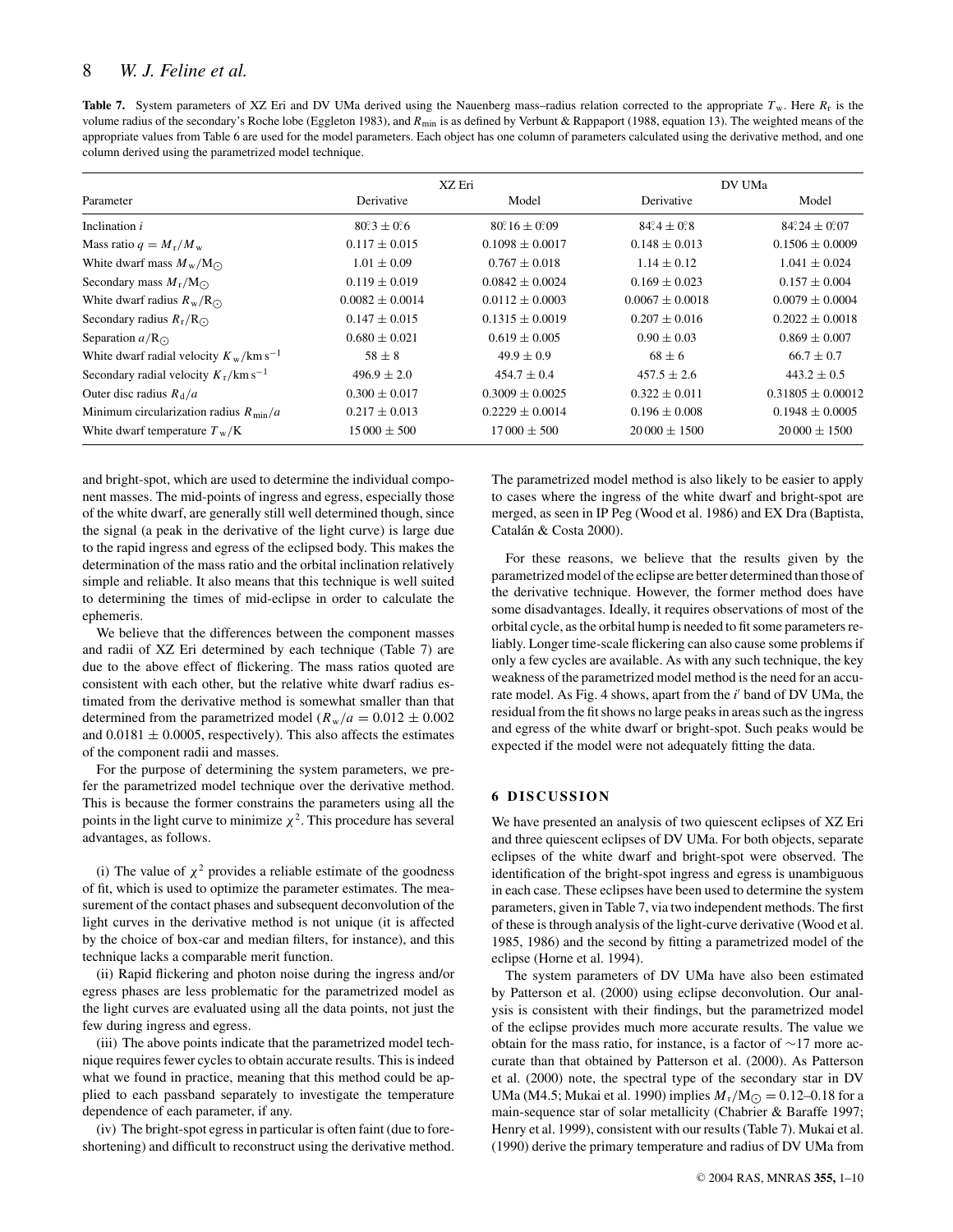spectroscopic observations by assuming that the white dwarf emits a blackbody spectrum. The temperature they derive,  $T_w = 22000 \pm 1$ 1500 K, is consistent with our results (Table 7). The primary radius ( $R_w = 26000 - 7700$  km) Mukai et al. (1990) calculate is only marginally consistent with our results for the derivative technique and not consistent with the results of the parametrized model. This is probably due to the limitation of assuming a blackbody spectrum (Mukai et al. 1990).

The two quiescent eclipses of XZ Eri have been used to make the first determination of the system parameters for this object, given in Table 7. The mass ratio we derive,  $q = 0.1098 \pm 0.0017$ , is consistent with XZ Eri being an SU UMa star (Whitehurst 1988; Whitehurst  $&$  King 1991), as indicated by its (super)outburst history (Woudt & Warner 2001; Uemura et al. 2004). We also note that the orbital period and mass ratio of XZ Eri are similar to those of OY Car (Wood et al. 1989).

The bright-spot scale *S* of XZ Eri is constant over all three colour bands. In DV UMa, however, it increases in size as the colour becomes redder. This is easily interpretable: the material cools as it moves farther from the impact region between the accretion disc and the gas stream.

The results from the parametrized model of XZ Eri give a very low secondary star mass of  $M_r/M_\odot = 0.0842 \pm 0.0024$ . This is close to the upper limit on the mass of a brown dwarf, which is  $0.072 M_{\odot}$ for objects with solar composition, but can be up to 0.086 M $_{\odot}$  for objects with zero metallicity (Basri 2000).

The empirical mass–radius and mass–period relations for the secondary stars of CVs of Smith & Dhillon (1998) are in good agreement with the values determined here. The mass of the white dwarf in XZ Eri is consistent with the mean mass of white dwarfs in dwarf novae below the period gap derived by Smith & Dhillon (1998). The white dwarf in DV UMa, however, is unusually massive. Our assumption that we are observing a bare white dwarf and not a boundary layer around the primary cannot explain this, as the white dwarf mass derived would in this case be a lower limit (e.g. Feline et al. 2004).

Bisikalo et al. (1998) found from numerical simulations that 'bright-spot' eclipse features in CVs may be due to an extended shock wave located on the edge of the stream. Our results do not show any evidence for this. If the bright-spot emission were coming from a region of shocked gas in the stream, then we might expect the bright-spot orientation  $\theta_B$  to coincide with the flow direction of the stream, which is approximately 169◦ for XZ Eri and 167◦ for DV UMa. In fact, apart from the less reliable *i'* band measurement of DV UMa, the results in Table 6 show that the orientation is half-way between the direction of the stream and disc (approximately 125◦ for XZ Eri and 118° for DV UMa) flows. The eclipse timings of the bright-spot also show the bright-spot to be extended along the line between the stream and disc trajectories (Fig. 5).

Finally, we note that the system parameters we derive for DV UMa are consistent with the superhump period–mass ratio relation of Patterson (1998). XZ Eri, however, lies 5σ off this relation. We use here the superhump periods  $P_{\text{sh}} = 0.062808 \pm 0.000017$  d for XZ Eri (Uemura et al. 2004) and  $P_{\text{sh}} = 0.08870 \pm 0.00008$  d for DV UMa (Patterson et al. 2000).

## **ACKNOWLEDGMENTS**

We would like to thank Alan Fitzsimmons for giving us some of his valuable telescope time. WJF and CSB are supported by PPARC studentships. TRM acknowledges the support of a PPARC Senior Research Fellowship. ULTRACAM is supported by PPARC grant



**Figure 5.** Horizontal structure of the bright-spot of DV UMa for  $q = 0.148$ , showing the region on the orbital plane within which the bright-spot lies. The light centre LC is marked by a cross, surrounded by the inner solid box, which corresponds to the rms variations in position. The phase arcs which correspond to the bright-spot contact phases are shown as the outer solid box, with the rms variations in position shown as the two dashed boxes. Intersections of the phase arcs  $\phi_{bi}$  and  $\phi_{bk}$  are marked  $A_{jk}$ , with crosses. The stream trajectory and disc of radius  $R_d = 0.322a$  are also plotted as solid curves.

PPA/G/S/2002/00092. This research has made use of NASA's Astrophysics Data System Bibliographic Services. The work reported here is based on observations made with the William Herschel Telescope operated on the island of La Palma by the Isaac Newton Group in the Spanish Observatorio del Roque de los Muchachos of the Instituto de Astrofisica de Canarias.

#### **REFERENCES**

- Bailey J. A., 1979, MNRAS, 187, 645
- Baptista R., Catalán M. S., Costa L., 2000, MNRAS, 316, 529
- Basri G., 2000, ARA&A, 38, 485
- Bergeron P., Wesemael F., Beauchamp A., 1995, PASP, 107, 1047
- Bisikalo D. V., Boyarchuk A. A., Chechetkin V. M., Kuznetsov O. A., Molteni D., 1998, MNRAS, 300, 39
- Chabrier G., Baraffe Y., 1997, A&A, 327, 1039
- Cook M. C., Warner B., 1984, MNRAS, 207, 705
- Dhillon V. S., Marsh T. R., 2001, New Astron. Rev., 45, 91
- Eggleton P. P., 1983, ApJ, 268, 368
- Feline W. J., Dhillon V. S., Marsh T. R., Stevenson M. J., Watson C. A., Brinkworth C. S., 2004, MNRAS, 347, 1173
- Hamada T., Salpeter E. E., 1961, ApJ, 134, 683
- Henry T. J., Franz O. G., Wasserman L. H., Benedict G. F., Shelus P. J., Ianna P. A., Kirkpatrick J. D., McCarthy D. W., 1999, ApJ, 512, 864
- Horne K., Marsh T. R., Cheng F. H., Hubeny I., Lanz T., 1994, ApJ, 426, 294
- Howell S. B., Mason K. O., Reichart G. A., Warnock A., Kreidl T. J., 1988, MNRAS, 233, 79
- Howell S. B., Szkody P., Kreidl T. J., Dobrzycka D., 1991, PASP, 103, 300
- Koester D., Schönberner D., 1986, A&A, 154, 125
- Lampton M., Margon B., Bowyer S., 1976, ApJ, 208, 177
- Mukai K. et al., 1990, MNRAS, 245, 385
- Nauenberg M., 1972, ApJ, 175, 417
- Nogami D., Kato T., Baba H., Novák R., Lockley J., Somers M., 2001, MNRAS, 322, 79
- Paczyński B., 1977, ApJ, 216, 822
- Patterson J., 1998, PASP, 110, 1132